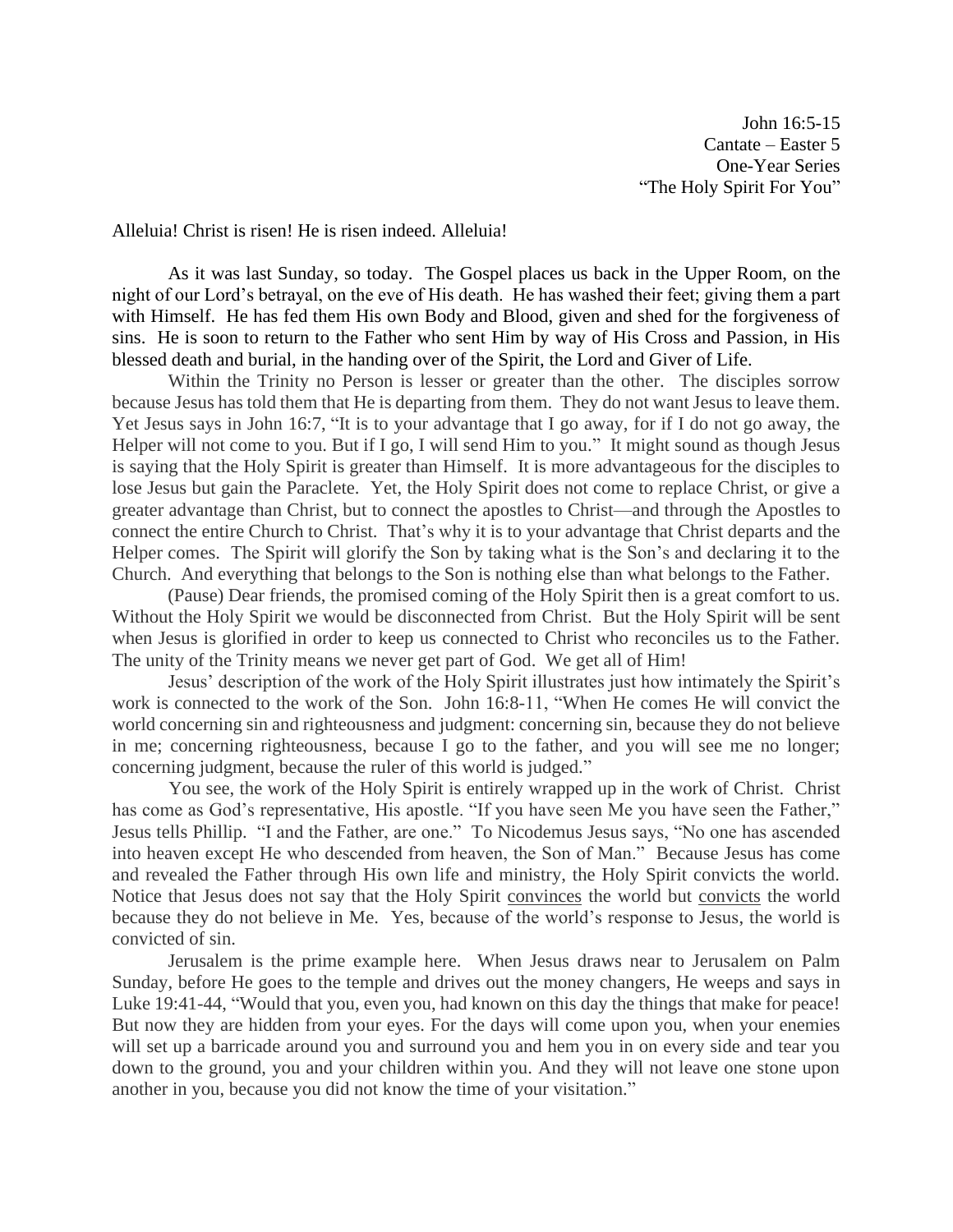A few days later when Jesus' disciples point out to Him the magnificent stones of the temple, Jesus responds by warning them of the signs of the end. Often it is difficult to discern between the signs of the end of the Temple and the signs of the end of the world, because Jerusalem's destruction is a sign, a foreshadowing of the end of this age. The unbelief of Jerusalem is parallel to the unbelief of the world. The Holy Spirit convicts the world of sin, for nothing else but unbelief in the Son.

 (Pause) The Spirit also convicts the world of righteousness, because Jesus goes to the Father. Look around you, and you will see in all people a common need to be justified. When someone accuses us of wrong, we defend ourselves. We insist that either we didn't do it, or we had good cause to do it. Watch children point out the sins of others in justifying their own behavior. I didn't sweep like I was supposed to because Johnny is the one who made the mess. I only pushed her; she hit me. Consider the excuses put forward in court. If my parents had raised me better, I would have better self-control; I can't be punished for what I did. I experienced temporary insanity and can't be held responsible for the harm I caused. Now, there may be truth behind some of the excuses. I am not saying that mental health is not important or should not be considered in carrying out punishments but note the need of people to feel righteous.

What about you? Where have you tried to justify your actions before others? Before God? Repent.

 The Holy Spirit shows us the source of true righteousness. Righteousness is not being as good as your experiences allow or require. Righteousness is found in Christ who has gone to the Father, who has entered the holy places not with the blood of goats and calves, but by means of his own blood. Hebrews 9:13-14, "For if the blood of goats and bulls sanctifies for the purification of the flesh, how much more will the blood of Christ, who through the eternal Spirit offered Himself without blemish to God, purify our conscience from dead works to serve the living God."

 There is a universal human need to be justified, and the Holy Spirit come to us to prove that the only true justification comes to us because Jesus has ascended in His crucified and risen flesh to stand before God and intercede for us. He continually shows to the Father the wounds that He endured to mete out God's wrath against us because of our sin.

 (Pause) But there's more. You see, the Holy Spirit convicts the world of Judgment because the ruler of this world is judged. The ruler of this world is Satan, who devises Jesus' death. He who stole life from Adam in the garden strikes the heel of the Second Adam, but in doing so his own judgment is confirmed.

 The world is convicted by the Holy Spirit of the sin of unbelief, of the lack of righteousness that comes from faith in Christ and is sentenced to the same judgment of Satan whom the world follows.

 But—and you heard me say this the last time that I was with you—there's always a but but you are guided by the Holy Spirit into the truth. The Holy Trinity would not see you perish with Satan and the world. He would not see you convicted of the sin of unbelief, or of lacking any righteousness, or falling under the same judgment, as the devil and so He has called you by the gospel enlightened You with His gifts, sanctified and kept you with Jesus Christ the one, true faith.

 Jesus has been promising the gift of the Holy Spirit since the beginning of the Gospel. He promises rebirth by water and the Spirit which is joined to the eternal life promised to all who believe in the only begotten Son given by the love of the Father for the world in order that as the serpent was lifted up in the wilderness, so, too might the Son of man be lifted up in order to draw all people to Himself.